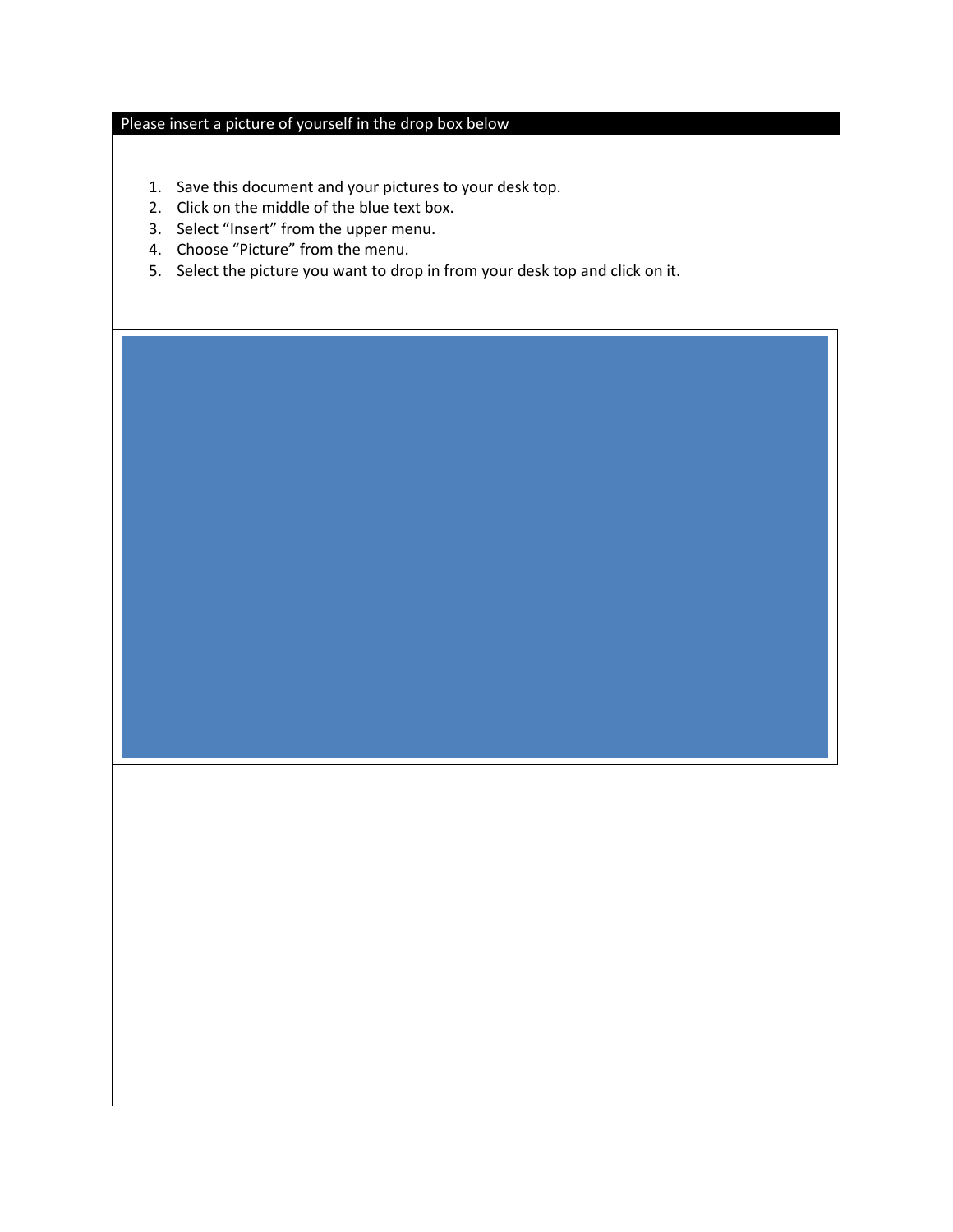

Your Submission: Case Width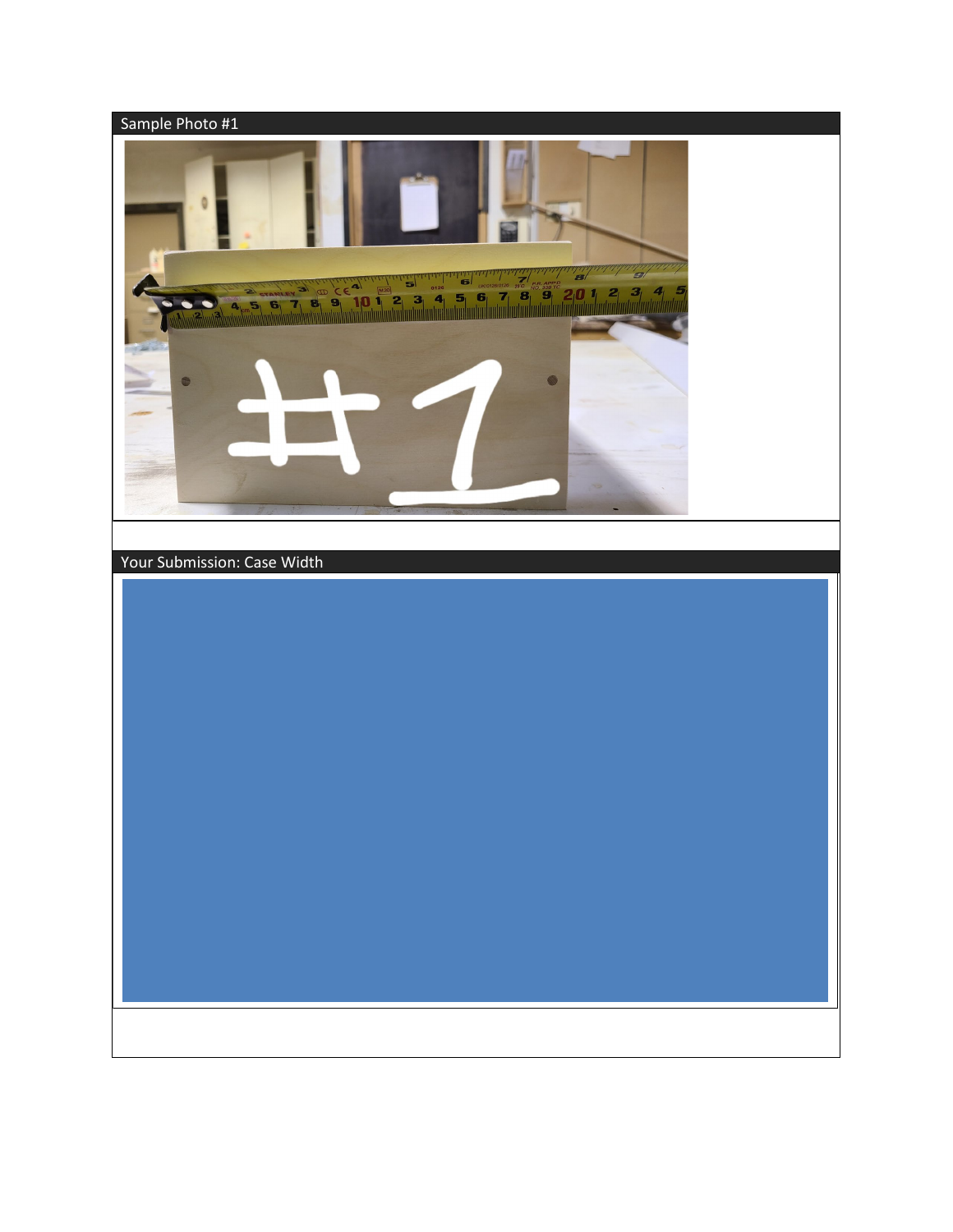

Your Submission: Case Length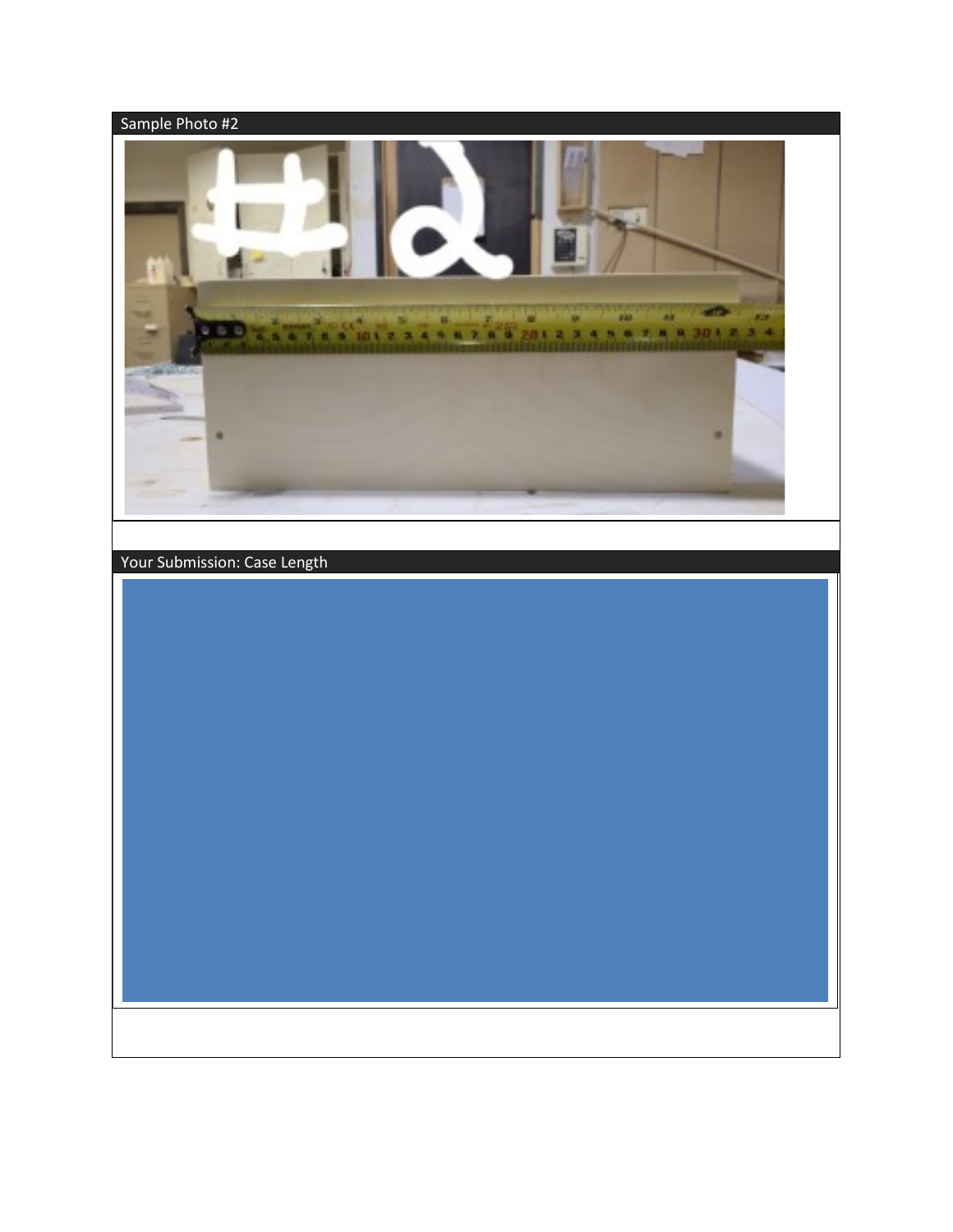

Your Submission: Case Height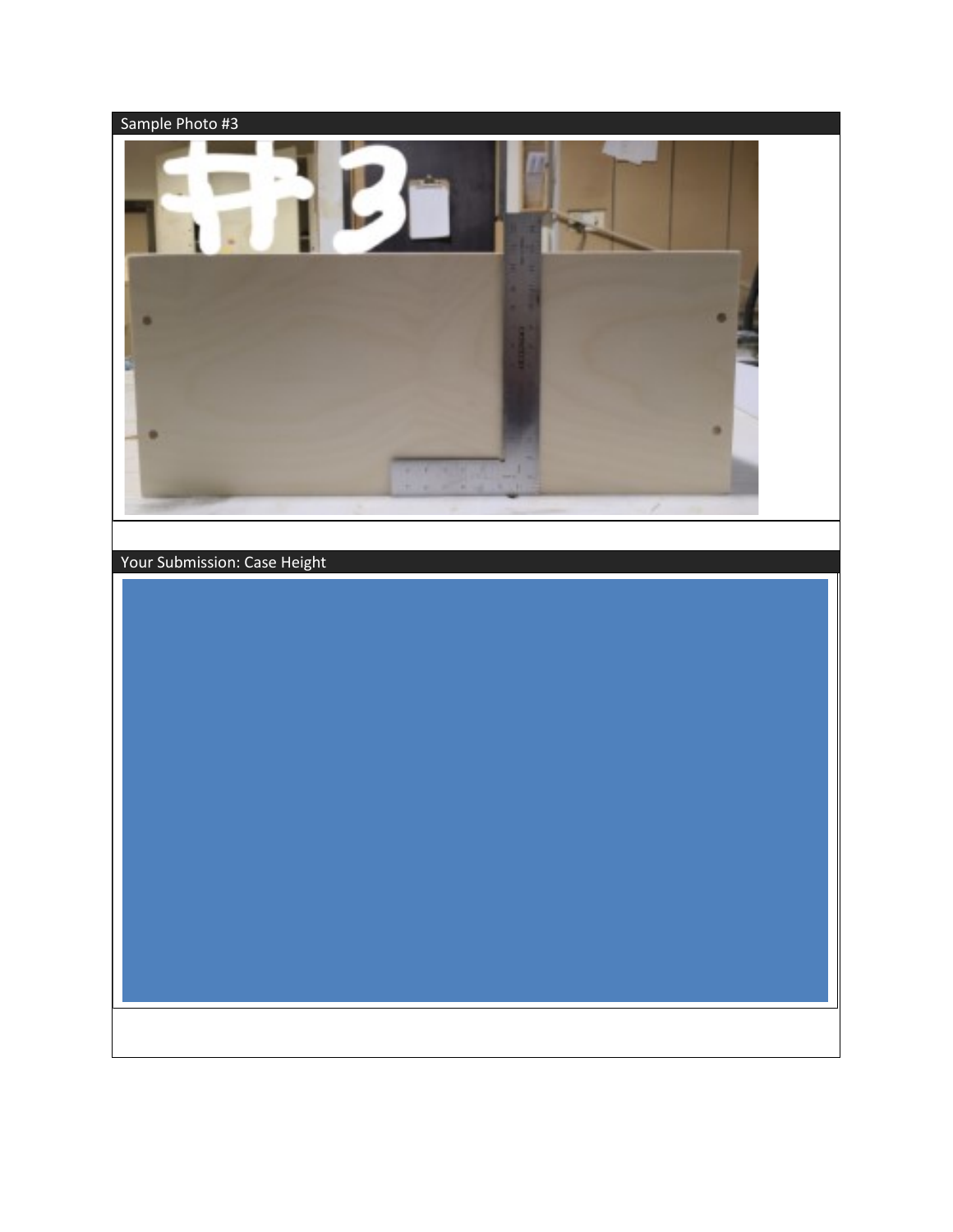

Your Submission: Mitred Corner Dowels – Correct Layout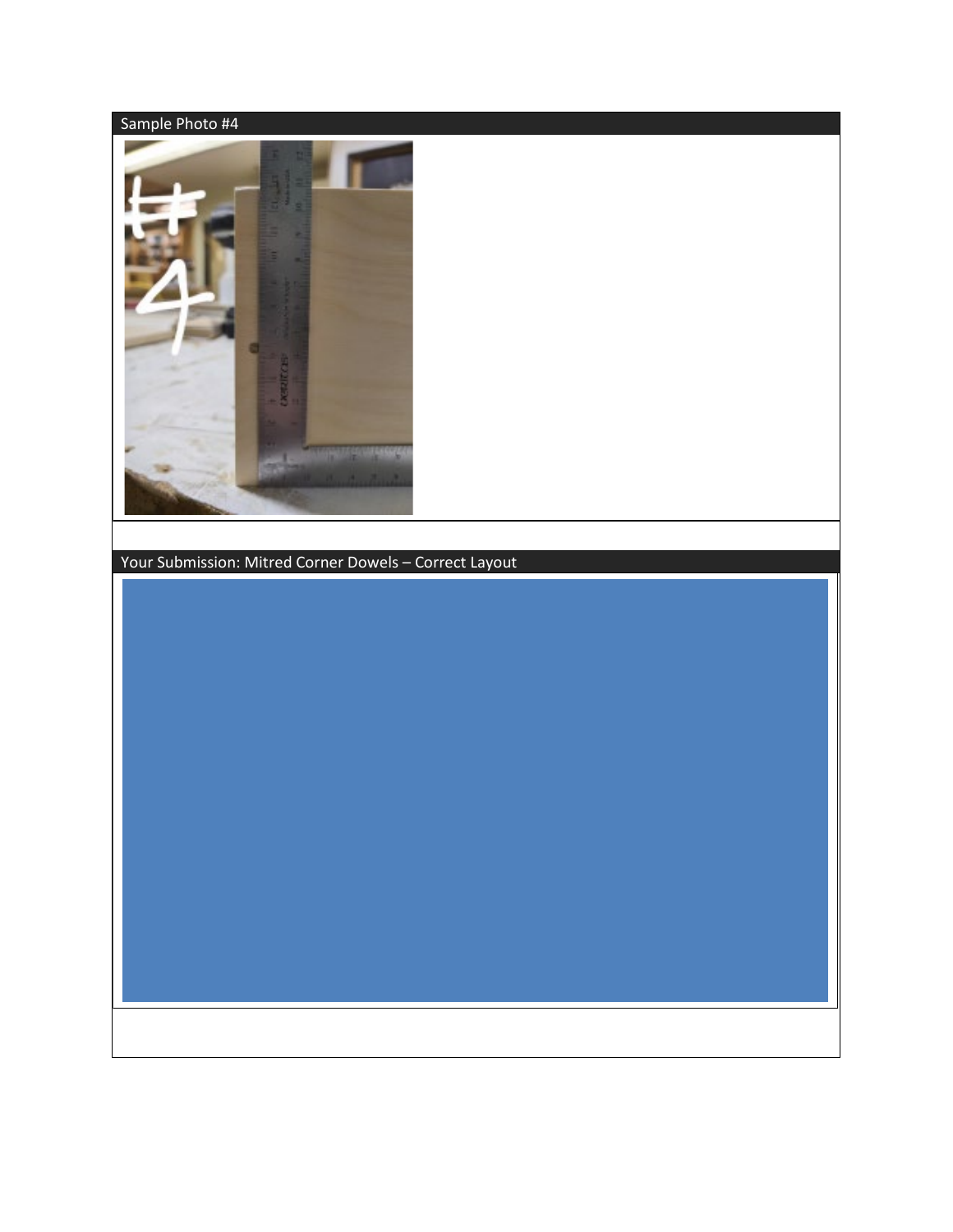

Your Submission: Mitred Corner Dowels Correct Layout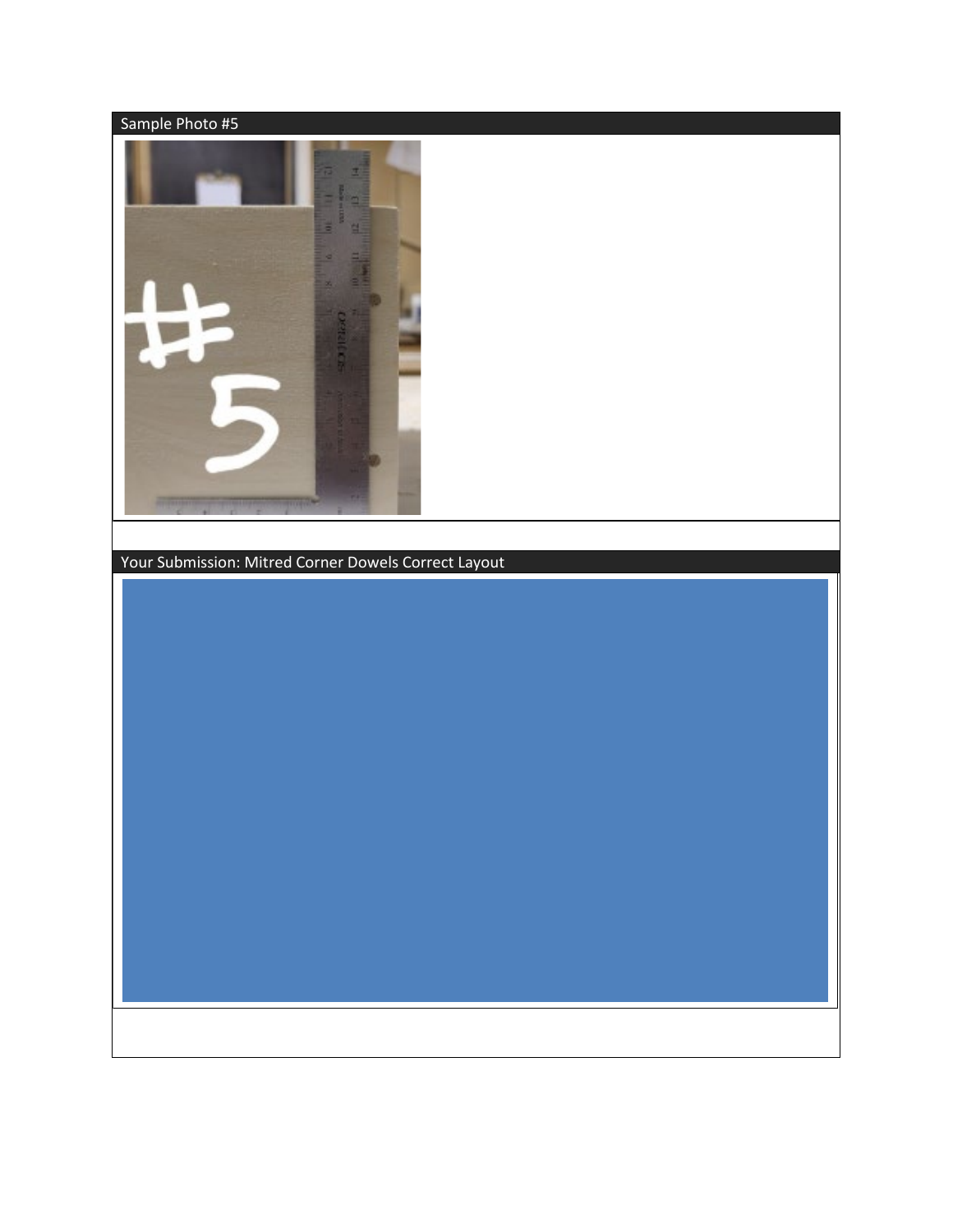

Your Submission: Case Mitres (Choose the best corner)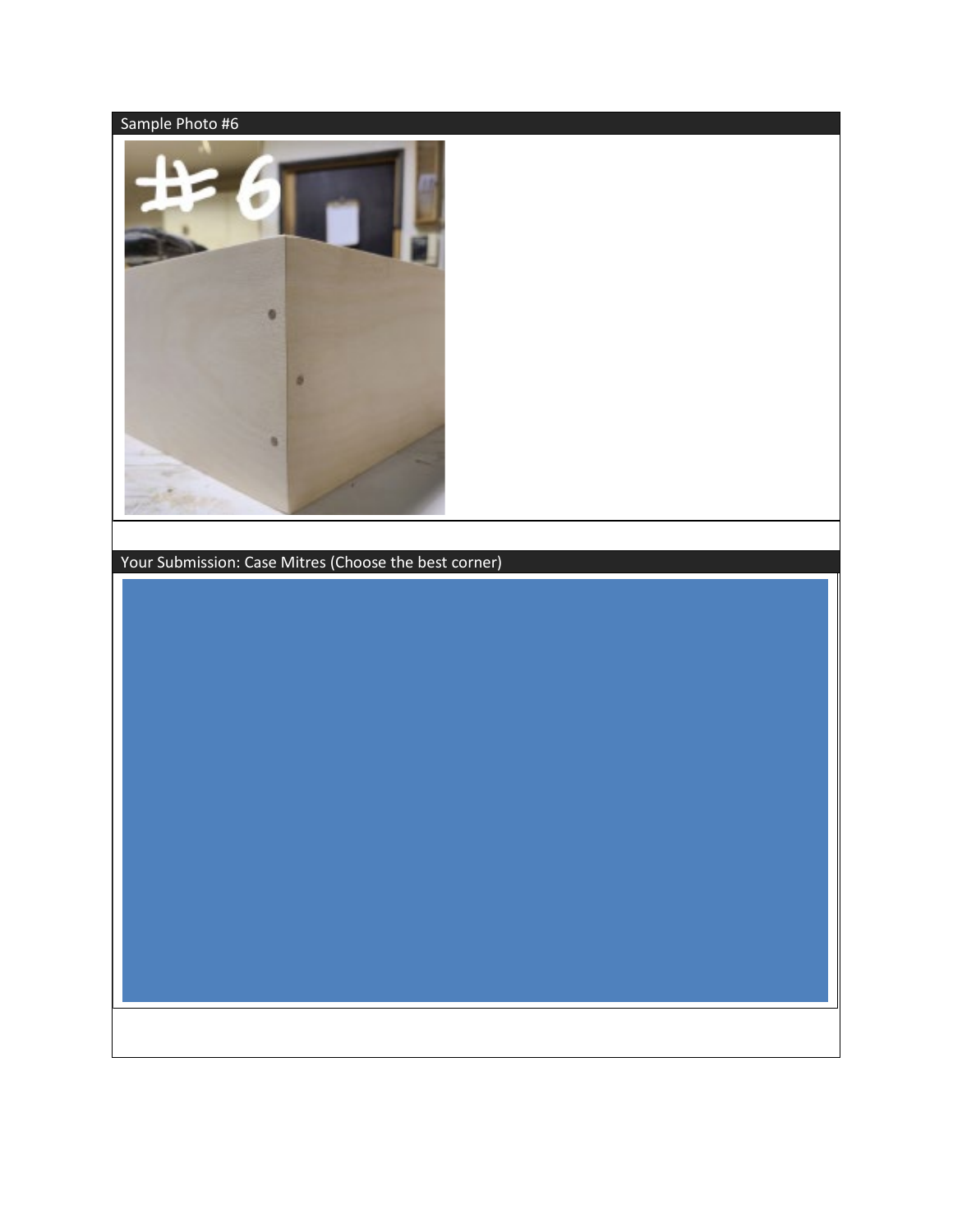

Your Submission: Case Mitres (Choose the second-best corner)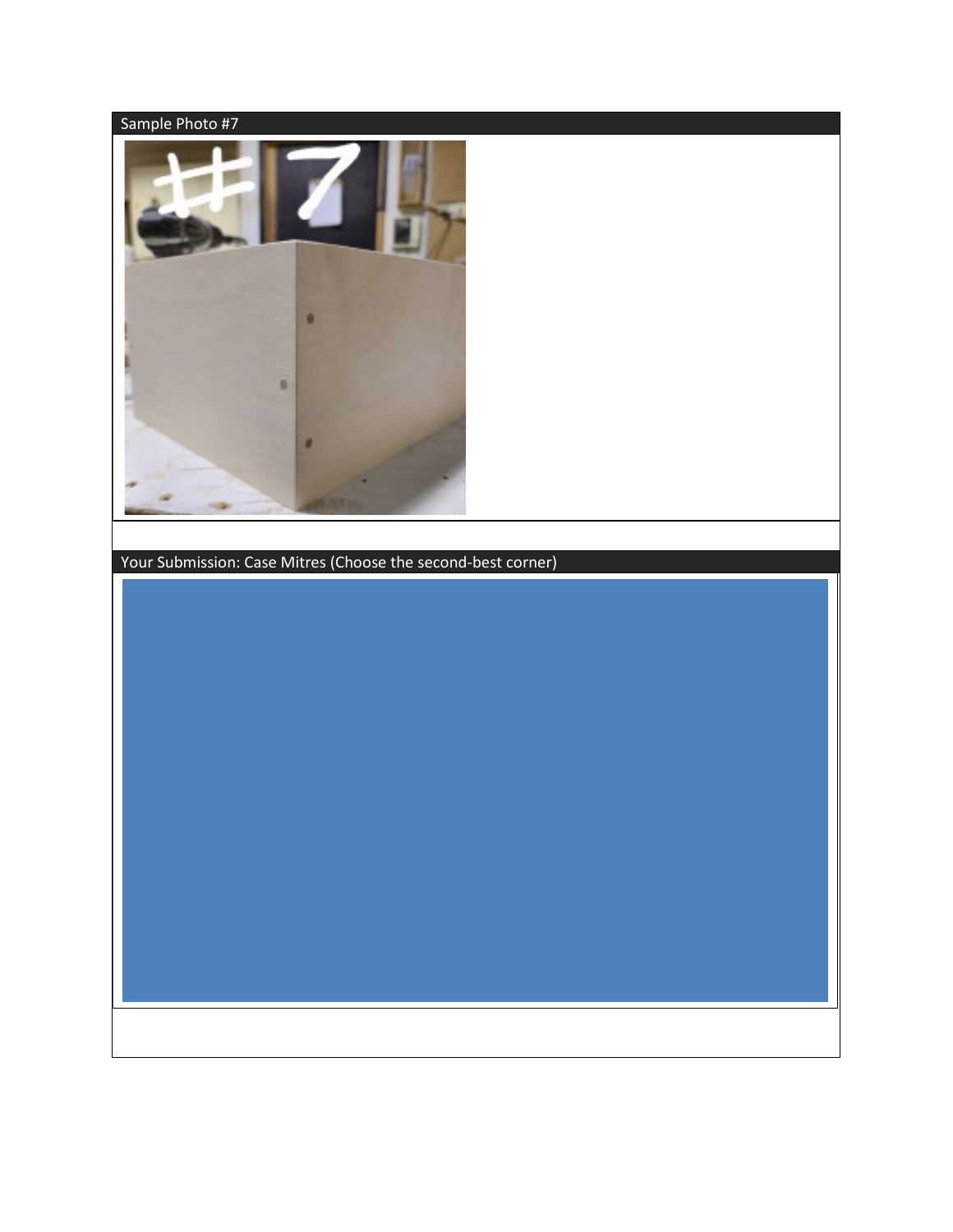

Your Submission: Dovetails Before Assembly (Choose the best set)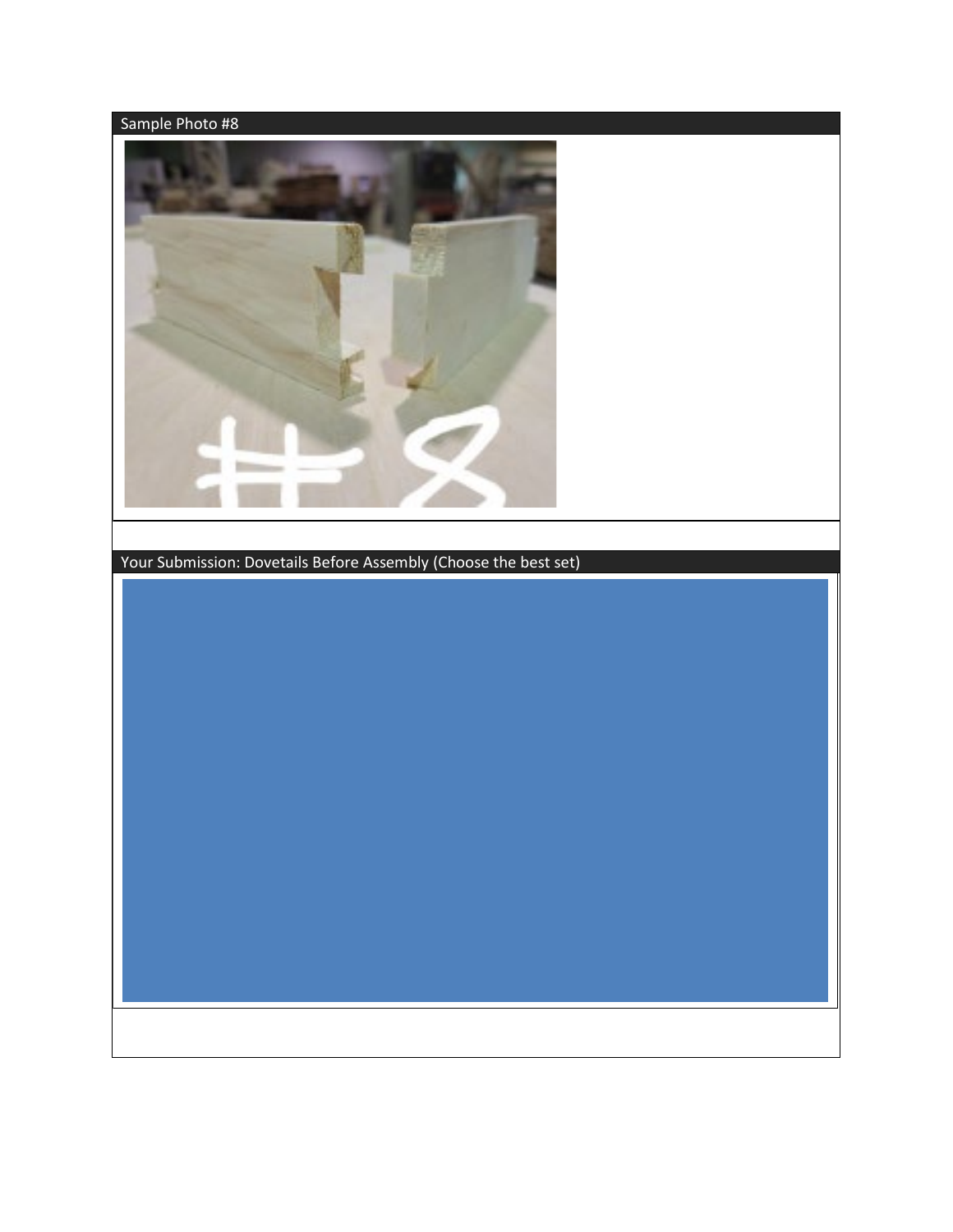

Your Submission: Dovetails Before Assembly (Choose the second-best set)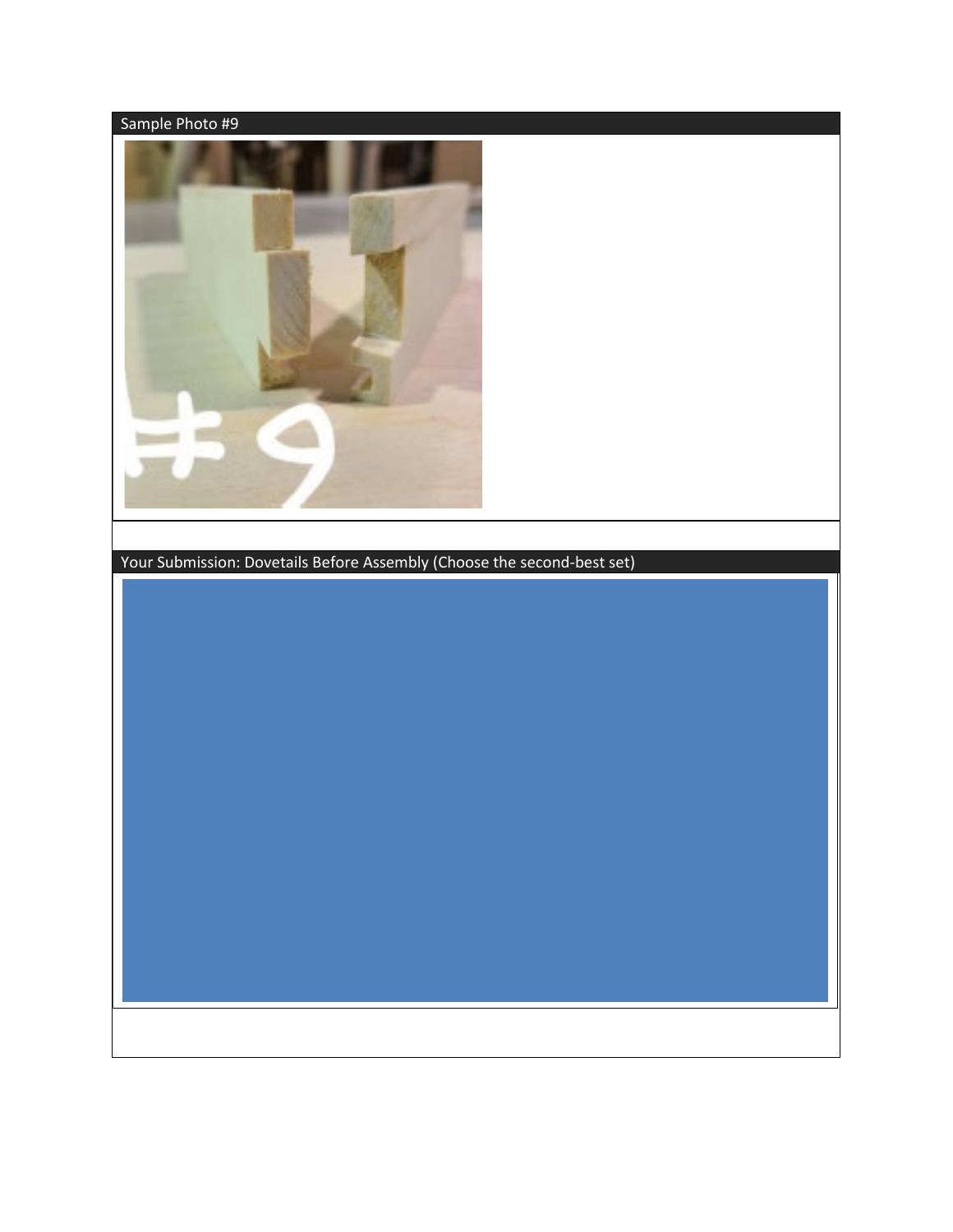

Your Submission: Dovetails After Assembly (Choose the best set)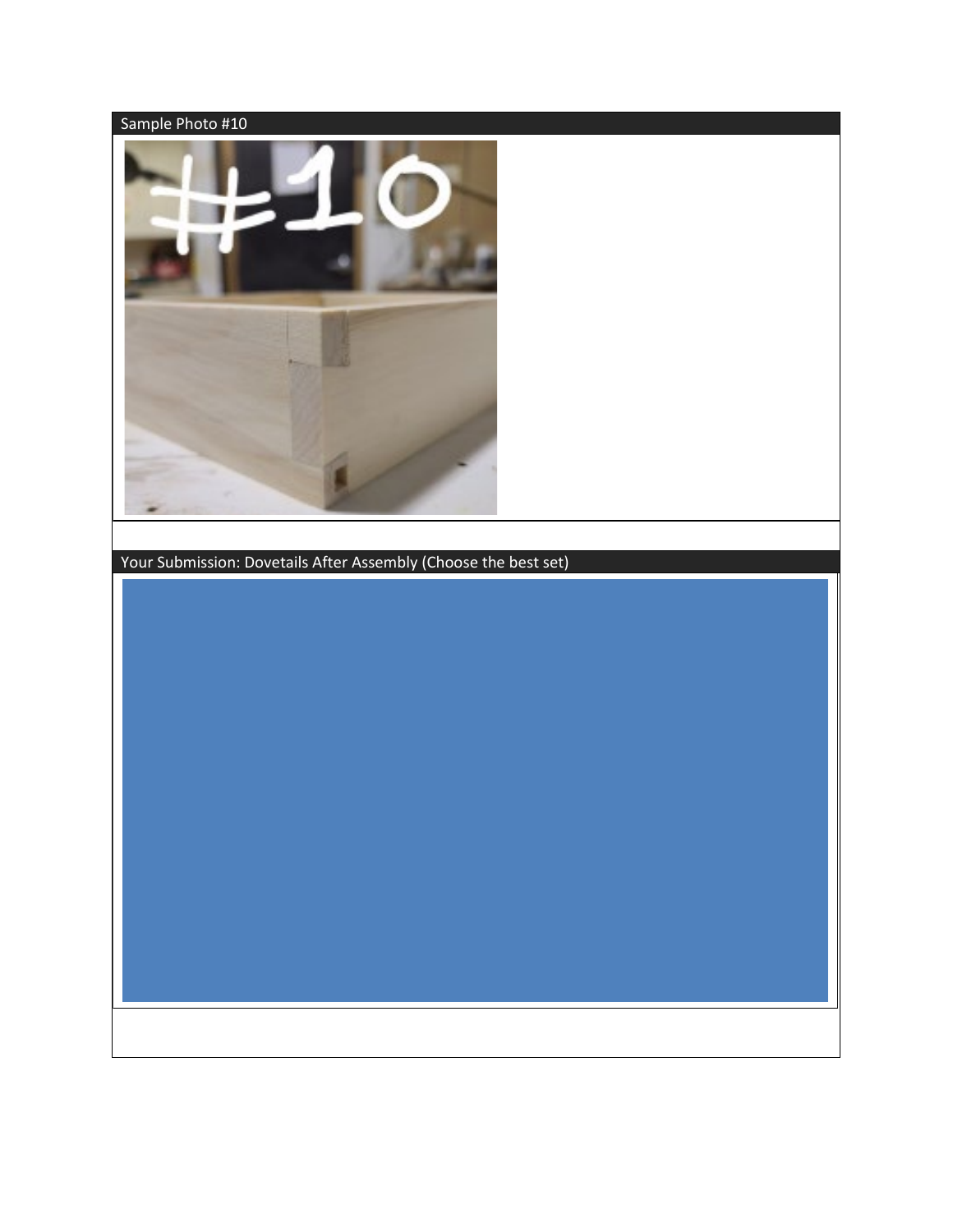

Your Submission: Dovetails After Assembly (Choose the second-best set)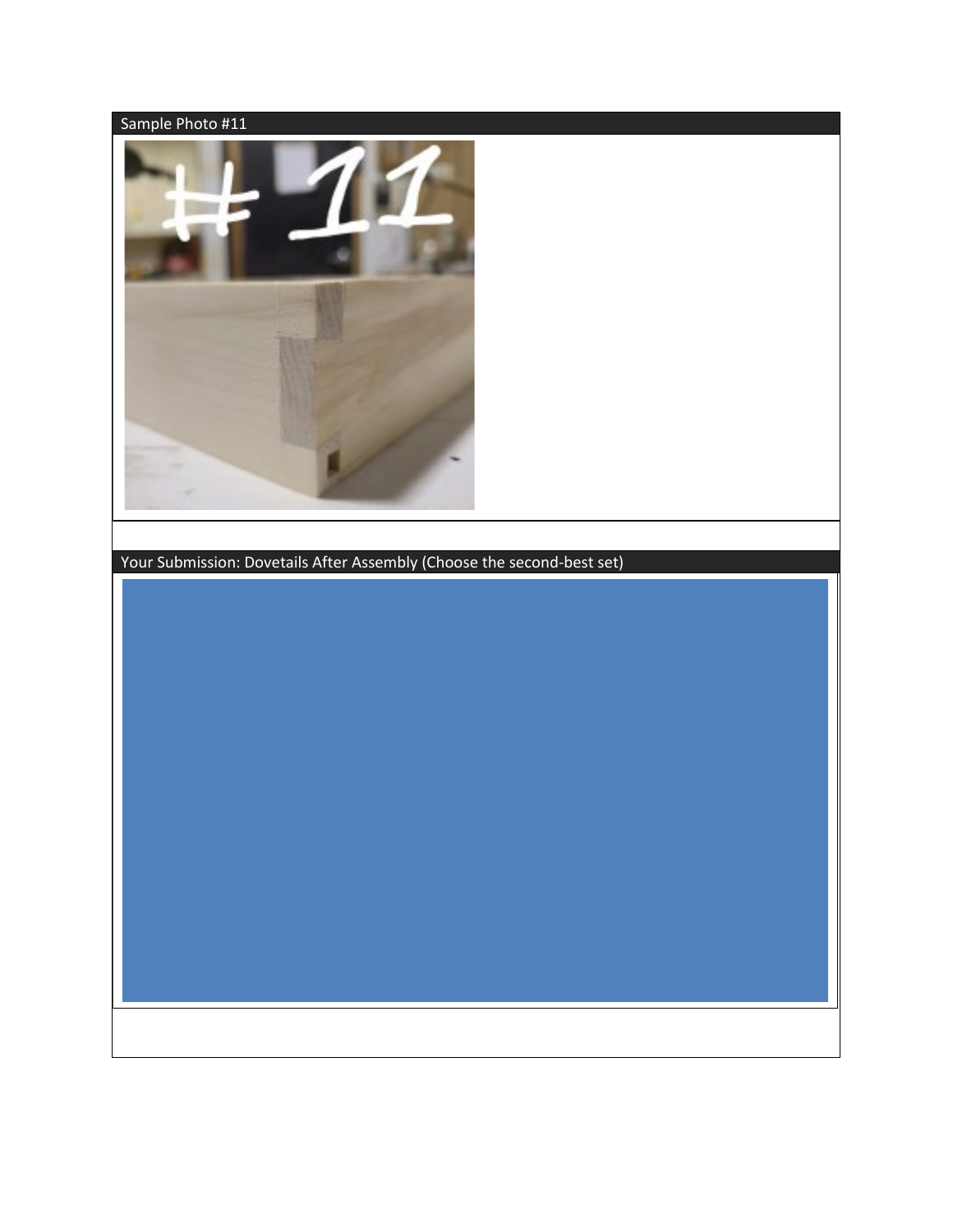

Your Submission: Fit Of Tray (Consistent gap when located at either end)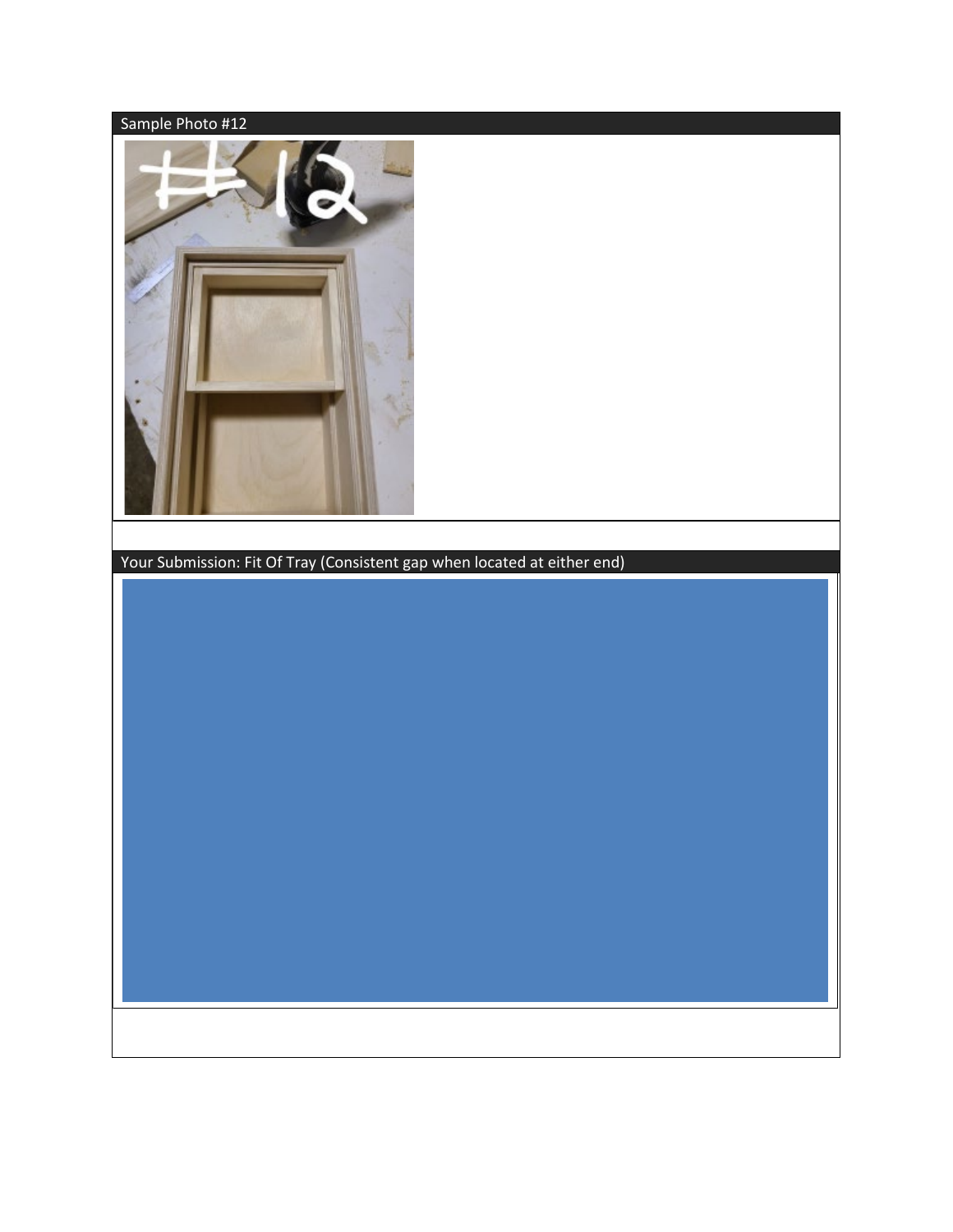

Your Submission: Fit Of Tray (Consistent gap when located at either end)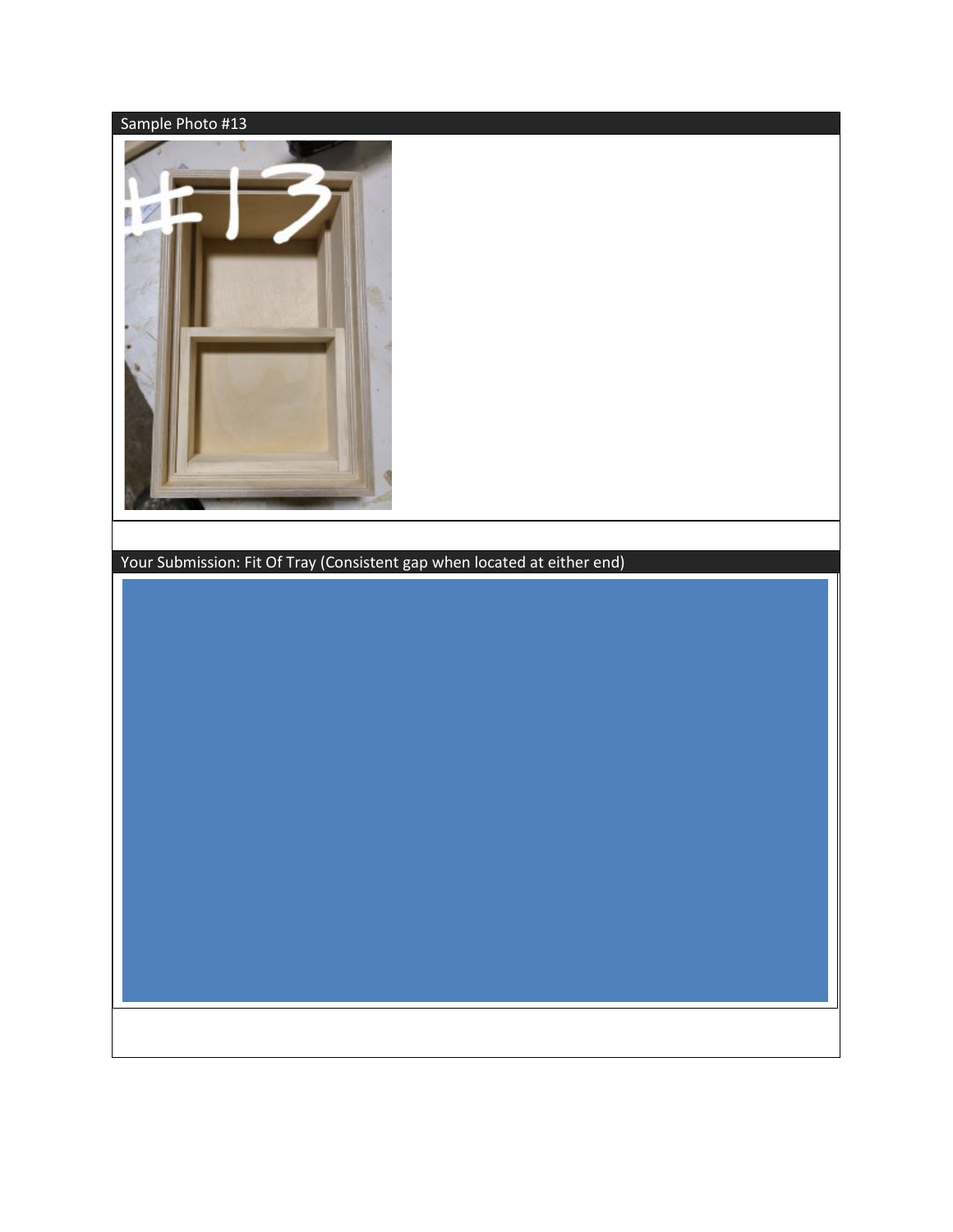